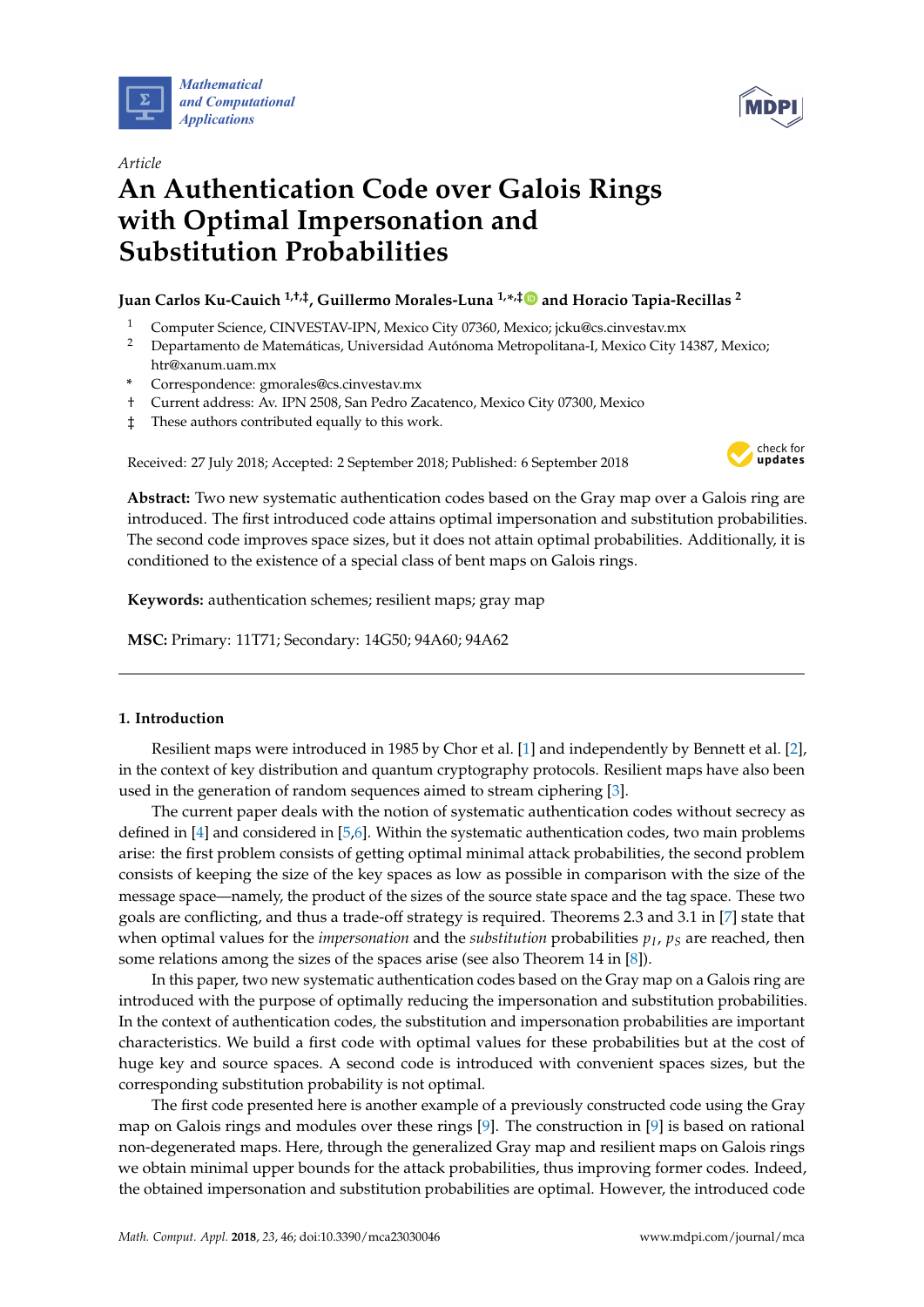has a smaller source state space in comparison with the key space. We introduce precise definitions over Galois rings of the notions of resilient maps and the generalized Gray map. The introduced construction over Galois rings is translated into finite fields via the Gray map, thus providing similar codes on Galois fields.

In [\[10\]](#page-12-7) a family of bent maps is introduced over Galois rings of characteristic  $p^2$ , with  $p$  a prime number. The class of these maps is closed under multiplication by units in the Galois ring, under the assumption that there exists a similar class of bent functions in Galois rings of characteristic *p r* , with  $r > 2$ . For this hypothetical code we obtain spaces of acceptable size, similar to sizes in former constructions but with improved impersonation and substitution probabilities. In fact, the probabilities are lower than those in other authentication codes with no optimal probabilities.

The paper is organized as follows: In Section [2](#page-1-0) the basic construction of the Gray map is recalled. In Section [3](#page-3-0) a new systematic authentication code based on the Gray map is introduced and its main properties are determined. In Section [3.1](#page-3-1) the general construction of a systematic authentication code is recalled, and the new code is treated in Sections [3.2](#page-4-0) and [3.3.](#page-6-0) In Section [3.4](#page-9-0) we introduce the second code on the assumption of the existence of an appropriate class of bent functions. In Section [4](#page-9-1) we make a succinct comparison with formerly introduced systematic authentication codes, and in Section [5](#page-11-2) we state some conclusions. The existence of the required bijection between the key space and the set of encoding maps is proved exhaustively and the current proof is rather long (hence, tedious). However, the reader can find it in [\[11\]](#page-12-8).

#### <span id="page-1-0"></span>**2. The Gray Map over Galois Rings**

Let  $\mathbb{Z}_{p^r}$  be the ring of integers modulo  $p^r$ , where  $p$  is a prime and  $r$  a positive integer. A monic polynomial  $f(x) \in \mathbb{Z}_{p^r}[x]$  is called *monic basic irreducible (primitive)* if its reduction modulo *p* is an irreducible (primitive) polynomial over  $\mathbb{F}_p$ . The Galois ring of characteristic  $p^r$  is defined as

$$
GR(p^r,l) = \mathbb{Z}_{p^r}[x]/\langle f(x) \rangle,
$$

where  $f(x) \in \mathbb{Z}_{p^r}[x]$  is a monic basic irreducible polynomial of degree *l* and  $\langle f(x) \rangle$  is the ideal of  $\mathbb{Z}_{p^r}[x]$  generated by  $f(x)$ . The polynomial  $f(x)$  can be taken such that it is a divisor of  $x^{p^l-1}-1$ .

The Galois ring  $R = \text{GR}(p^r, l)$  is local with maximal ideal  $M = \langle p \rangle = pR$  and residue field isomorphic to  $\mathbb{F}_q$  where  $q=p^l.$  This ring has characteristic  $p^r$ , is a chain ring, and  $|R|=p^{rl}.$  The group of units of *R* is  $U(R) = C \times G$ , where *G* is a group of order  $p^{(r-1)l}$ ,  $C = \langle \omega \rangle$  has order  $(p^{l} - 1)$ , and  $f(\omega) = 0$ . The Teichmüller set of representatives of *R* is  $T(R) = \{0\} \cup C$ . Any  $\beta \in R$  has a unique *p*-adic (multiplicative) representation:  $β = β₀ + β₁p + ⋯ + β<sub>r−1</sub>p<sup>r−1</sup>$ , where  $β<sub>i</sub> ∈ T(R)$  for  $0\leq i\leq r-1.$  The ring R has the structure of a  $\mathbb{Z}_{p^r}$ -module:  $R=\mathbb{Z}_{p^r}[\omega]=\mathbb{Z}_{p^r}+\omega\mathbb{Z}_{p^r}+\cdots+\omega^{l-1}\mathbb{Z}_{p^r}.$ For details and further properties we refer the reader to ([\[12\]](#page-12-9), [Chapter XVI]) and [\[13\]](#page-12-10).

Let *p* be a prime number,  $r$ ,  $\ell$ ,  $m \in \mathbb{Z}^+$ , and  $q = p^{\ell}$ . Let  $A = \text{GR}(p^r, \ell)$  and  $B = \text{GR}(p^r, \ell m)$  be the corresponding Galois rings of degrees  $\ell$  and  $\ell m$ . The ring *A* is an extension of  $\mathbb{Z}_{p^r}$ , and *B* is an extension of *A*. Let  $\text{Tr}_{B/A}: B \to A$ ,  $\text{Tr}_{B/\mathbb{Z}_{p^r}}: B \to \mathbb{Z}_{p^r}$  and  $\text{Tr}_{A/\mathbb{Z}_{p^r}}: A \to \mathbb{Z}_{p^r}$  be the corresponding trace maps, and let *pA* and *pB* denote the maximal ideals of zero divisors of *A* and *B*, respectively.

Firstly, let us recall some well-known facts [\[9\]](#page-12-6), as follows.

<span id="page-1-1"></span>**Lemma 1.** *Let*  $u \in A$ *. Then the following assertions hold:* 

1. 
$$
\sum_{x \in A} e^{\frac{2\pi}{p^r} i \text{Tr}_{A/\mathbb{Z}_{p^r}}(ux)} = \begin{cases} q^r & \text{if } u = 0\\ 0 & \text{if } u \neq 0 \end{cases}
$$
  
2. 
$$
\sum_{x \in pA} e^{\frac{2\pi}{p^r} i \text{Tr}_{A/\mathbb{Z}_{p^r}}(ux)} = \begin{cases} q^{r-1} & \text{if } u \in p^{r-1}A\\ 0 & \text{if } u \notin p^{r-1}A \end{cases}
$$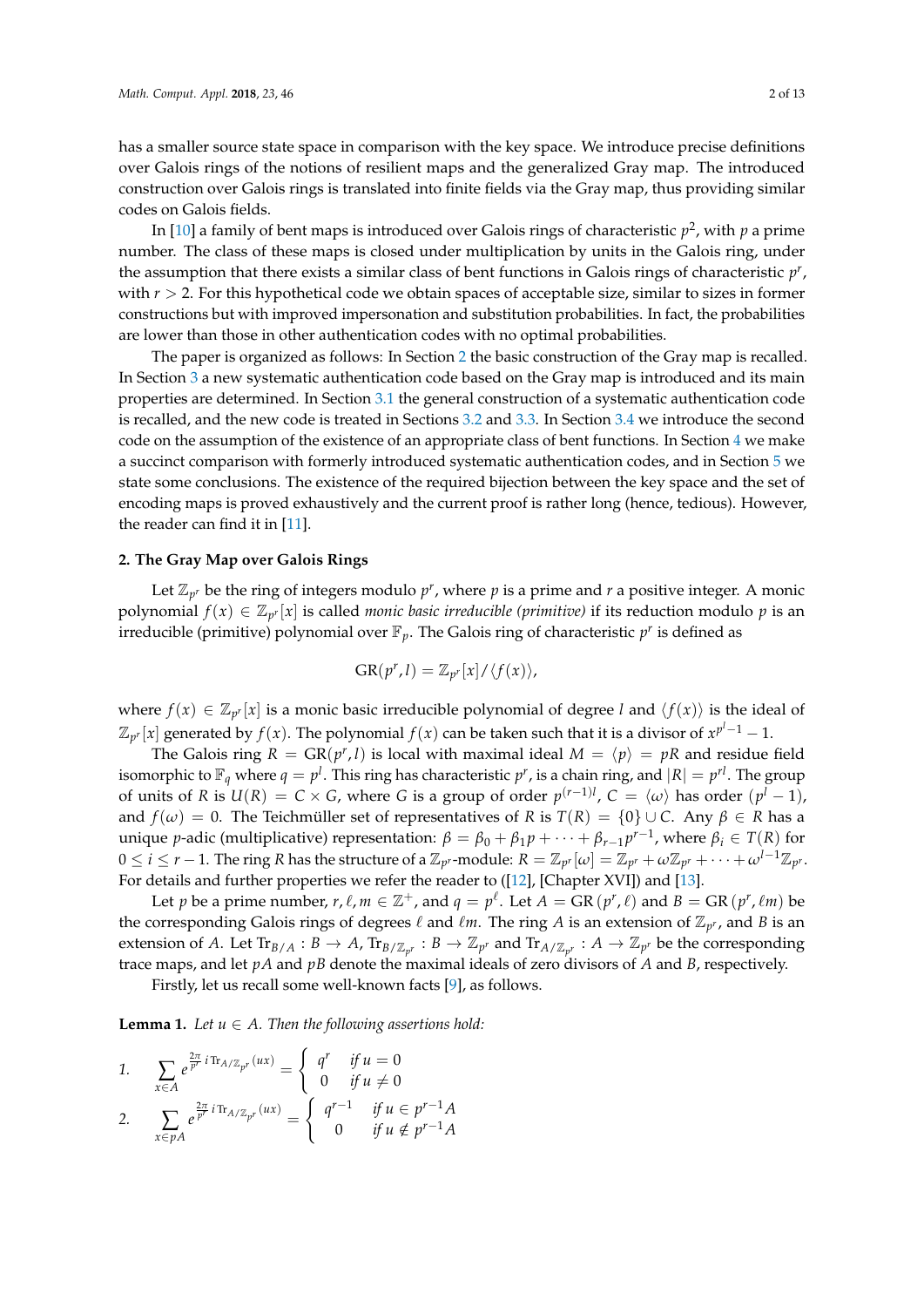3. 
$$
\sum_{x \in A - pA} e^{\frac{2\pi}{p^r} i \text{Tr}_{A/\mathbb{Z}_{p^r}}(ux)} = \begin{cases} q^r - q^{r-1} & \text{if } u = 0\\ -q^{r-1} & \text{if } u \in p^{r-1}A - \{0\}\\ 0 & \text{if } u \notin p^{r-1}A \end{cases}
$$

From this point forward we assume that  $r \geq 2$ . The *homogeneous weight* on the ring *A* is the map  $[14]$   $w_h: A \to \mathbb{N}$ ,  $u \mapsto w_h(u)$ , where

<span id="page-2-2"></span>
$$
w_h(u) = \left(q^{r-1} - q^{r-2}\right) - \frac{1}{q} \sum_{x \in A - pA} e^{\frac{2\pi}{p^r} i \text{Tr}_{A/\mathbb{Z}_{p^r}}(ux)},\tag{1}
$$

and, according to Lemma [1,](#page-1-1)  $\forall u \in A$ :

$$
w_h(u) = \begin{cases} 0 & \text{if } u = 0\\ q^{r-1} & \text{if } u \in p^{r-1}A - \{0\} \\ q^{r-1} - q^{r-2} & \text{if } u \in A - p^{r-1}A \end{cases}
$$
 (2)

Indeed, the map  $d_h: A \times A \to \mathbb{Z}^+$ ,  $(u, v) \mapsto d_h(u, v) = w_h(u - v)$ , is a metric on *A*. The ring *A* can also be considered as the metric space  $(A, d_h)$ .

Let  $\mathbb{F}_q^q$  be the *q*-dimensional vector space over the Galois field  $\mathbb{F}_q$ , and "⊗" denote the Kroenecker  $\operatorname{product} \, \mathbb{F}_q^m \times \mathbb{F}_q^n \to \mathbb{F}_q^{mn}$ ,  $\left(\left(u_i\right)_i$ ,  $\left(v_j\right)_j$  $\left(\psi\right)\mapsto(u_{i})_{i}\otimes(v_{j})_{j}=\left(w_{in+j}=u_{i}v_{j}\right)_{i,j}.$  We iterate this product "on the right" as:  $\bigotimes_{k=0}^n v_k=\Big(\bigotimes_{k=0}^{n-1} v_k\Big)\otimes v_n.$  Let  $e_j=\big(\delta_{ij}\big)_{i=0}^{q-1}$  be the *j*-th vector in the canonical basis of  $\mathbb{F}_q^q$ , where  $\delta_{ij}$  is the Kroenecker delta,  $\mathbf{1}^{(q)} = (1, \ldots, 1) = \sum_{i=0}^{q-1}$  $_{j=0}^{q-1}$   $e_{j}\in\mathbb{F}_{q}^{q}$  is the vector with constant entries equal to 1, and  $\rho: A \to \mathbb{F}_q$  the reduction modulus  $p$  map. Let  $T(A) = \{0\} \cup \left(\zeta_A^j\right)$  $\binom{f}{A}$ <sup>q-2</sup><br>*A*  $\binom{q-2}{i-1}$  $\int_{j=0}^{1}$  be the set of Teichmüller representatives of  $\mathbb{F}_q$  in  $A$  and let  $\Xi = (0, \rho(\xi_A), \ldots, \rho(\xi_A^{q-2}))$ *A* ), *ρ*(*ξ q*−1  $\mathbb{F}_q^{q-1}$ ))  $\in \mathbb{F}_q^q$ . For each index  $i = 0, \ldots, r-2$  let

<span id="page-2-0"></span>
$$
\phi_i = \bigotimes_{k=0}^{r-2} \left( \mathbf{1}^{(q)} + \delta_{ik} (\Xi - \mathbf{1}^{(q)}) \right) = \left( \mathbf{1}^{(q)} \right)^{\otimes i} \otimes \Xi \otimes \left( \mathbf{1}^{(q)} \right)^{\otimes (r-2-i)} \in \mathbb{F}_q^{q^{r-1}}
$$
(3)

(here, for any  $v\in\mathbb{F}_{q}^q$ ,  $v^{\otimes 0}=[1]$  and  $v^{\otimes (k+1)}=v^{\otimes k}\otimes v$ ). For  $k\in\mathbb{Z}^+$  let  $[y]_k=y\mathbf{1}^{(k)}=(y,\ldots,y]$  $\overline{k \cdot \text{times}}$ *k*-times ).

The vector  $\phi_i$  is the concatenation of  $q^i$  blocks, each one consisting of the concatenation of blocks of the form  $[\rho_j]_{q^{r-2-i}}$ , where  $\rho_j$  is the *j*-th coordinate of  $\Xi$ , for  $j = 0, \ldots, q-1$  (see Relation [\(3\)](#page-2-0)).

Then, the vector  $\phi_i$  can be efficiently constructed: given an index *k*, with  $0 \leq k \leq q^{r-1}-1$ , let  $k_0 = k \mod q^{r-1-i}$  and  $k_i = \lfloor \frac{k_0}{q^{r-2}} \rfloor$  $\frac{k_0}{q^{r-2-i}}$ ]. Then,  $\phi_i(k)$  is the  $k_i$ -th coordinate of Ξ. In summary, for each  $i = 0, \ldots, r - 2$ , the vector  $\phi_i$  defined by [\(3\)](#page-2-0) can be expressed as:

<span id="page-2-3"></span>
$$
\phi_i = \left[ [0]_{q^{r-2-i}}, [\rho(\xi_A)]_{q^{r-2-i}}, \dots, [\rho(\xi_A^{q-2})]_{q^{r-2-i}}, [\rho(\xi_A^{q-1})]_{q^{r-2-i}} \right]_{q^i}, \tag{4}
$$

where we are using the notation introduced immediately after the relation [\(3\)](#page-2-0). As a final vector, let us define  $\phi_{r-1} = [1]_{q^{r-1}}$  . The *Gray map* is defined as follows:

<span id="page-2-1"></span>
$$
\Phi: \text{GR}(p^r, \ell) = A \rightarrow \mathbb{F}_q^{q^{r-1}}
$$

$$
\sum_{i=0}^{r-1} a_i p^i \rightarrow \Phi\left(\sum_{i=0}^{r-1} a_i p^i\right) = \sum_{i=0}^{r-1} \rho(a_i) \phi_i,
$$
(5)

where the elements of *A* are represented in their *p*-adic form (i.e.,  $a_i \in T(A)$ ).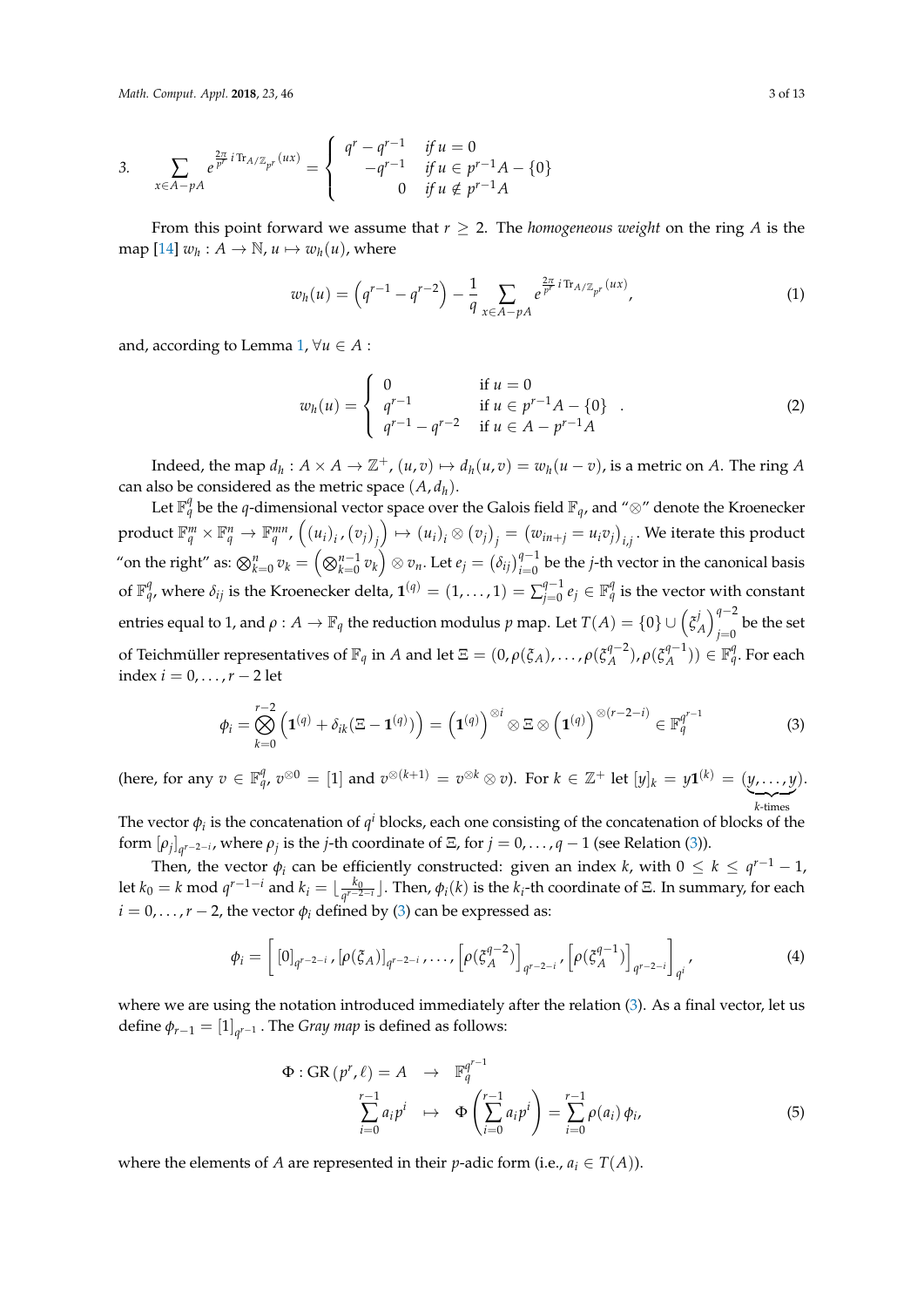In particular, if  $r = 2$ , we have

$$
\varphi_0 = (0, \rho(\xi_A), \dots, \rho(\xi_A^{q-2}), \rho(\xi_A^{q-1})) ,
$$
  
\n
$$
\varphi_1 = (1, 1, \dots, 1, 1) \in \mathbb{F}_q^q.
$$

Then the Gray map, as defined by [\(5\)](#page-2-1), equals, for any element of the form  $r_0 + r_1 p \in \text{GR }(p^2, \ell)$ :

$$
\Phi(r_0 + r_1 p) = \rho(r_0) \phi_0 + \rho(r_1) \phi_1 \n= \rho(r_0) (0, \rho(\xi_A), \ldots, \rho(\xi_A^{q-2}), \rho(\xi_A^{q-1})) + \rho(r_1) (1, 1, \ldots, 1, 1) \n= ((\rho(r_1), \rho(r_1 + r_0\xi_A), \ldots, \rho(r_1 + r_0\xi_A^{q-2}), \rho(r_1 + r_0\xi_A^{q-1})),
$$

which coincides with the definition given in [\[9\]](#page-12-6).

The vector space  $\mathbb{F}_q^{q^{r-1}}$  can be endowed with a structure of metric space with the Hamming distance  $d_H$ : the distance between two vectors is the number of entries at which they differ. Two important properties of the Gray map are stated by the following proposition:

<span id="page-3-4"></span>**Proposition 1.** *The following assertions hold:*

1. *Isometry* [\[14\]](#page-12-11). The Gray map is an isometry between the Galois ring A and the vector space  $\mathbb{F}_q^{q^{r-1}}$ *q :*

$$
\forall u, v \in A: d_h(u, v) = d_H(\Phi(u), \Phi(v)).
$$

*2. The Gray map preserves addition:*

$$
\forall (u,v) \in A \times p^{r-1}A : \Phi(u+v) = \Phi(u) + \Phi(v).
$$

## <span id="page-3-0"></span>**3. A Systematic Authentication Code Based on the Gray Map**

#### <span id="page-3-1"></span>*3.1. General Systematic Authentication Codes*

We recall that a *systematic authentication code without secrecy* [\[4\]](#page-12-1) is a structure (*S*, *T*, *K*, *E*) where *S* is the *source state space*, *T* is the *tag space*, *K* is the *key space* and *E* = (*ek*)*k*∈*<sup>K</sup>* is a sequence of *encoding rules*  $S \rightarrow T$ .

<span id="page-3-2"></span>A *transmitter* and a *receiver* agree to a secret key  $k \in K$ . Whenever a source  $s \in S$  must be sent, the participants proceed according to the protocol depicted in Table [1.](#page-3-2)

| Transmitter                                   | Receiver                                                              |
|-----------------------------------------------|-----------------------------------------------------------------------|
| evaluates $t = e_k(s) \in T$                  |                                                                       |
| forms the pair $m = (s, t)$ $\longrightarrow$ | receives $m' = (s', t')$ ,                                            |
|                                               | evaluates $t'' = e_k(s') \in T$                                       |
|                                               | if $t' = t''$ then accepts s', otherwise the message $m'$ is rejected |

**Table 1.** Protocol of the transmission of a source  $s \in S$ .

The communicating channel is public, thus it can be eavesdropped upon by an *intruder* able to perform either *impersonation* or *substitution* attacks through the public channel. The intruder's success probabilities for impersonation and substitution are, respectively [\[7\]](#page-12-4):

<span id="page-3-3"></span>
$$
p_I = \max_{(s,t)\in S\times T} \frac{|\{k \in K | e_k(s) = t\}|}{|K|},
$$
\n(6)

$$
p_S = \max_{(s,t)\in S\times T} \max_{(s',t')\in (S-\{s\})\times T} \frac{|\{k\in K \mid e_k(s) = t \& e_k(s') = t'\}|}{|\{k\in K \mid e_k(s) = t\}|}.
$$
(7)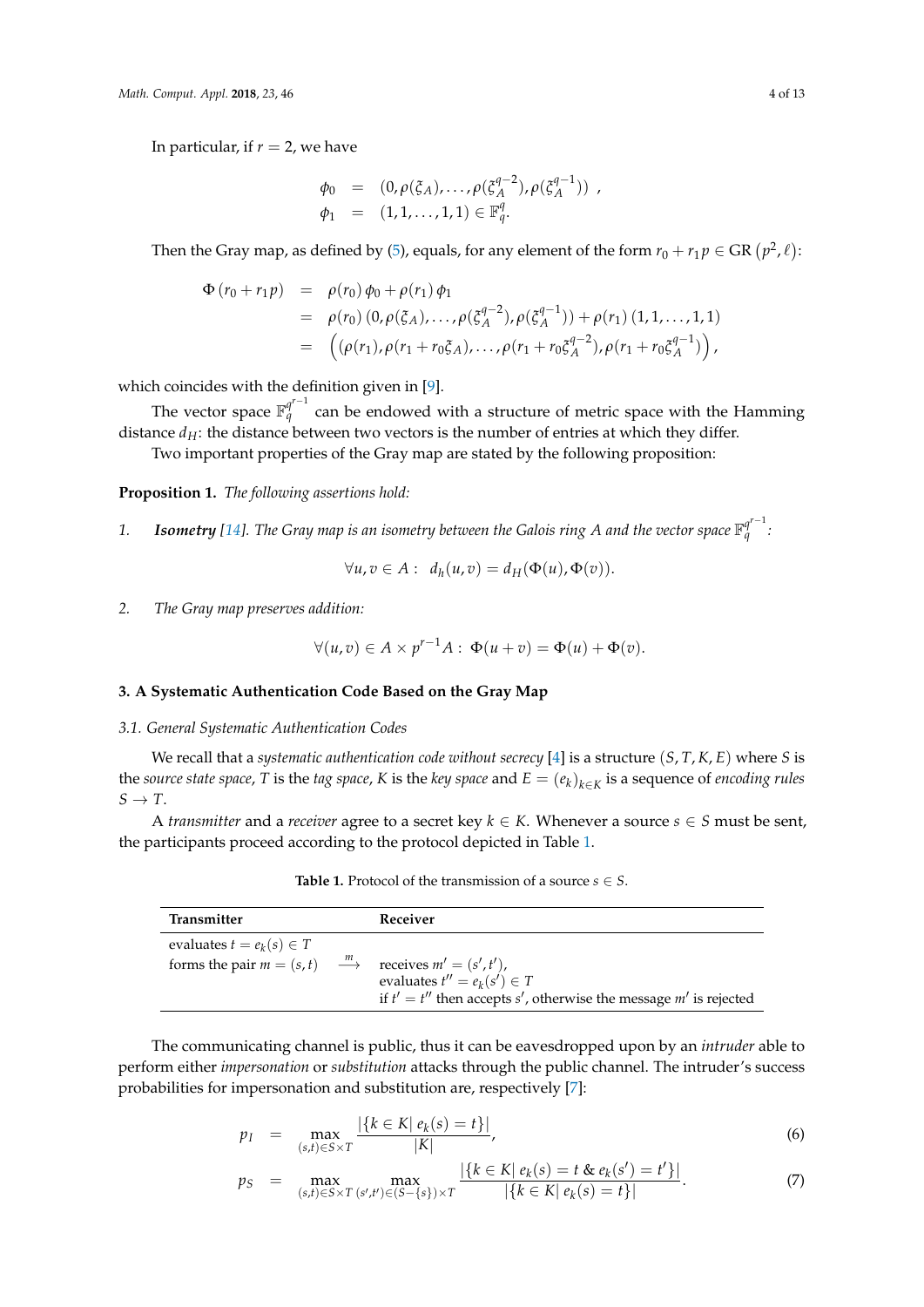For systematic authentication codes, lower bounds are known for  $p_I$  and  $p_S$  [\[5\]](#page-12-2):

$$
\frac{1}{|T|} \le p_I \text{ and } \frac{1}{|T|} \le p_S,
$$

and in order to be acceptable, both  $p_I$  and  $p_S$  must be as small as possible.

#### <span id="page-4-0"></span>*3.2. A New Systematic Authentication Code*

In the context of finite fields of characteristic 2, for  $n \in \mathbb{Z}^+$  and  $1 \leq t \leq n$ , let  $J = \{j_0, \ldots, j_{t-1}\} \subset$ {0, . . . , *n* − 1} be an index *t*-subset. The *affine J*-variety determined by  $a = (a_0, ..., a_{t-1}) \in \mathbb{F}_2^t$  is

$$
V_{J,a,n} = \{x \in \mathbb{F}_2^n | \forall k \in \{0,\ldots,t-1\} : x_{j_k} = a_k\}.
$$

A map  $f: \mathbb{F}_2^n \to \mathbb{F}_2^m$ ,  $m \leq n$ , is *J-resilient* if  $\forall a \in \mathbb{F}_2^t$ , the map  $f|_{V_{J,a,n}}$  is balanced, namely,  $\forall y \in \mathbb{F}_2^m$ ,  $|V_{J,a,n} \cap f^{-1}(y)| = 2^{n-t-m}$ . The map  $f : \mathbb{F}_2^n \to \mathbb{F}_2^m$  is *t-resilient* if it is *J*-resilient for any set *J* such that  $|J| = t$ . The notion of *t*-resilient maps has been studied by several authors in the context of Galois rings, assumed as the last property of the above paragraph, and well-known wider classes of *t*-resilient maps have been provided. For instance, from Theorem 1 in [\[15\]](#page-12-12), for any  $n \in \mathbb{Z}^+$ , if *B* is a Galois ring and  $f_0: B^n \to B^n$  is a map such that any element at its image  $f_0(B^n)$  has more than *t* entries which are units in *B* and  $f_1: B^n \to B$  is any map, then the map  $f: B^{2n} \to B$ ,  $(x, y) \mapsto x \cdot f_0(y) + f_1(y)$  is a *t*-resilient map,  $1 \le t \le n$ .

In this section, a systematic authentication code is constructed using a resilient function on a Galois ring and the Gray map on this ring.

Let  $p > 2$  be a prime number,  $r, \ell, m \in \mathbb{Z}^+$ , and  $q = p^{\ell}$ . Assume the same setting as in the beginning of Section [2.](#page-1-0)

Let  $U(B) = (B - pB) \cup \{0\}$  be the set of elements of the Galois ring *B* that are either units or zero. Let  $n \in \mathbb{Z}^+$  be another positive integer, and  $f : B^n \to B$  be a *t*-resilient map. The following assertions hold:

- For  $a \in B pB$ , the map  $B^n \to B$ ,  $x \mapsto a f(x)$ , is *t*-resilient, hence it is also balanced.
- For  $a \in B pB$ , the map  $B^n \to \mathbb{Z}_{p^r}$ ,  $x \mapsto \text{Tr}_{B/\mathbb{Z}_{p^r}}(af(x))$ , is balanced (as composition of balanced maps).
- As a more general result than Corollary 2 of [\[16\]](#page-12-13), we have that the map

<span id="page-4-1"></span>
$$
\gamma_{abf} : B^n \to A \ , \ \gamma_{abf} : x \mapsto \text{Tr}_{B/A}(af(x) + b \cdot x). \tag{8}
$$

is balanced whenever  $w_h(b) \leq t$  and either  $(a, b) \in U(B) \times (U(B))^n$ , with  $(a, b) \neq (0, 0)$ , or  $(a, b) \in (B - pB) \times B^n$ .

• Recall that the Fourier transform of the map *a f* is the function

$$
B^n \to \mathbb{C} \ , \ b \mapsto \zeta_{af}(b) = \sum_{x \in B^n} e^{\frac{2\pi}{p^r} i \text{Tr}_{B/\mathbb{Z}_{p^r}}(af(x)-b \cdot x)}.
$$

As shown in [\[15\]](#page-12-12),  $\zeta_{af}(b) = 0$  under the same conditions as the above assertion, just because the map  $x \mapsto \text{Tr}_{B/\mathbb{Z}_{p^r}}(af(x) + b \cdot x)$  is balanced.

Let *T*(*A*) be the set of the Teichmüller representatives of  $\mathbb{F}_q$  in *A*. Then,  $p^{r-1}A = \{a\ p^{r-1} | a \in \mathbb{F}_q$  $T(A)$ }. Similarly,  $T(B)$  is the set of the Teichmüller representatives of  $F_{q^m}$  in *B*.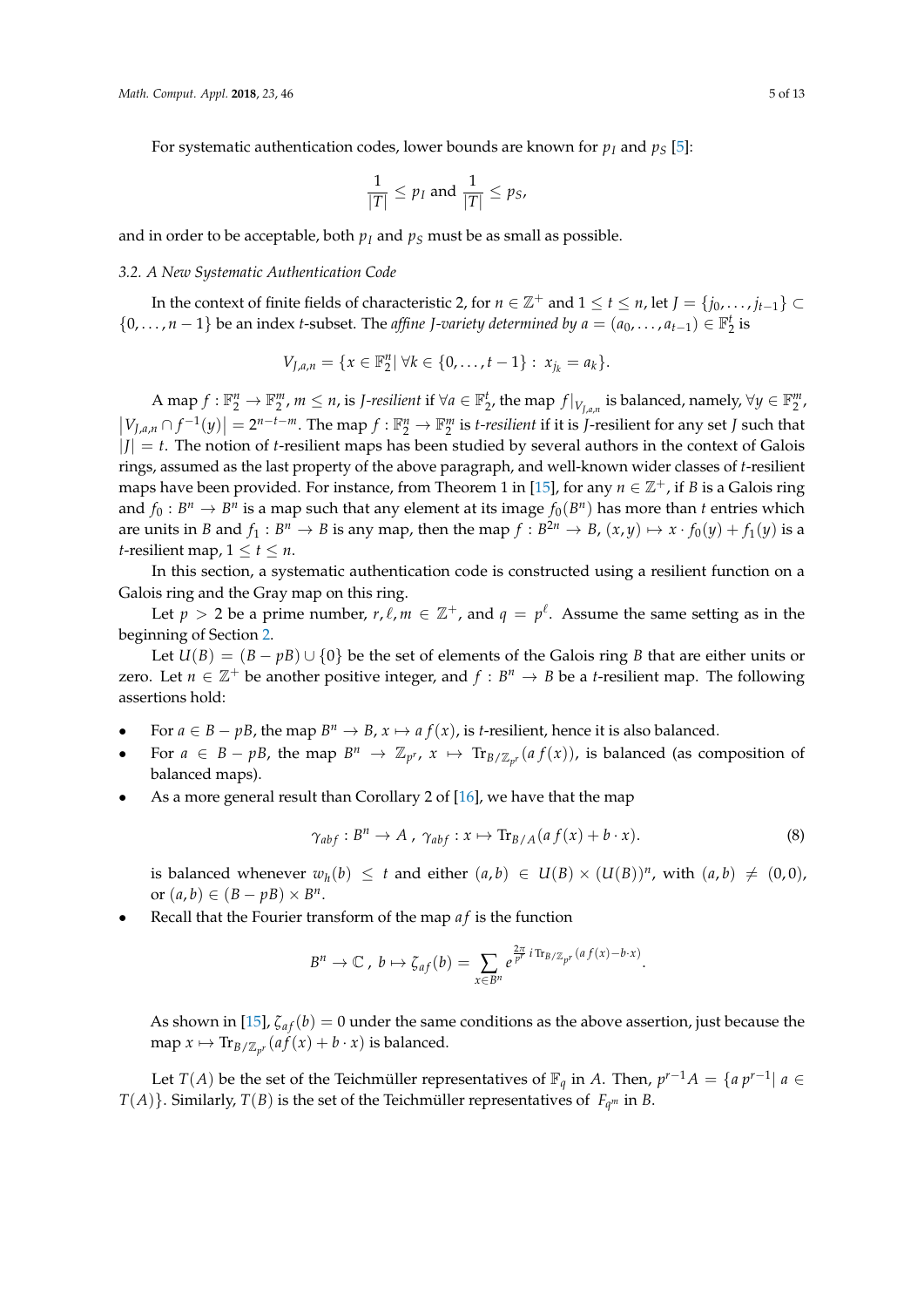Let  $n \in \mathbb{Z}^+$  and  $t \leq n$ . For any  $i < n$ , let  $e_i = (\delta_{ij})_{j=0}^{n-1}$  be the *i*-th vector in the canonical set of generators of  $B^n$ . For any  $b \in T(B)^n$ , let

<span id="page-5-1"></span>
$$
X_{b,t} = \{ \sum_{j=0}^{t-2} b_j e_j, b_{t-1} e_{t-1}, \dots, b_{n-1} e_{n-1} \} \subset B^n,
$$
  
\n
$$
N = \bigcup_{b \in T(B)^n} X_{b,t},
$$
\n(9)

$$
L = \left\{ \sum_{i=0}^{r-2} r_i p^i \mid (r_0, \dots, r_{r-2}) \in T(A)^{r-1} \right\}.
$$
 (10)

Then,  $|X_{b,t}| = n-t+1$ ,  $|N| = q^{m(t-1)} + (n-(t-1))q^m$ ,  $|L| = q^{r-1}$ ,  $L \subset (A - p^{r-1}A) \cup \{0\}$ , and also

$$
\forall u, v \in L : (u - v) \in (A - p^{r-1}A) \cup \{0\}.
$$

Let us consider an  $(r-1)n$ -subset of  $T(A) - \{0, 1\},$ 

$$
\eta = {\eta_k}_{k=0}^{(r-1)n-1},\tag{11}
$$

and

$$
D_{\eta} = \{ (\eta_{(i-1)n+j}, p^{i} e_j) | 1 \le i \le r-1, 0 \le j \le n-1 \}. \tag{12}
$$

Then,  $D_{\eta} \subset A \times B^{n}$  and  $\left| \underset{m}{D_{\eta}} \right| = (r - 1)n$ .

Let  $T(B) = \{0\} \cup (\xi_B^k)_{k=0}^{q^m-2}$ *k*=0, *G*(*T*(*B*)) = {*ξ*<sup>*k*</sup><sub>*B*</sub>| *gcd*(*k*, *q*<sup>*m*</sup> − 1) = 1}, let *θ* = {*θ<sub>j</sub>*}<sup>*n*-1</sup><sub>*j*=0</sub> be an *n*-sequence of  $G(T(B))$  (repetitions are allowed), and  $\zeta\in T(B)-\{0\}.$  For each integer  $k$ , with  $0\leq k\leq$ *q <sup>m</sup>* − (*r* − 1)*n* − 2, let

$$
T_{\theta\zeta k} = \left\{(\theta_j^i, (\zeta + \theta_j^i p^{1 + (k \bmod (r-1))})e_j)\right\}_{0 \le i \le q^m-2}^{0 \le j \le n-1}.
$$

Then,  $T_{\theta \zeta k} \subset B \times B^n$  and  $|T_{\theta \zeta k}| = (q^m - 1)n$ .

Now, let  $Z = {\{\zeta_k\}}_{k=0}^{q^m - (r-1)n-2}$ *q*<sup>*m*</sup>−(*r*−1)*n*−2 be a subset of  $T(B) - \{0\}$ , with  $(q^m - 1 - (r - 1)n - 1)$  elements, such that  $Z \cap \eta = \emptyset$ , and

$$
\mathbf{T}_{\eta\theta Z} = D_{\eta} \cup \bigcup_{k=0}^{q^m - (r-1)n - 2} T_{\theta \zeta_k k}.
$$
 (13)

Then,  $\mathbf{T}_{\eta\theta Z} \subset B \times B^n$  and

$$
\begin{array}{rcl}\n\left| \mathbf{T}_{\eta \theta Z} \right| & = & (r-1)n + (q^m - 1 - (r-1)n)(q^m - 1)n \\
& = & [(r-1) + [(q^m - 1) - (r-1)n] (q^m - 1)]n.\n\end{array}
$$

Let  $S_0 = \{0\} \times (N - \{0\}) \times L$ ,  $S_1 = T_{n\theta Z} \times L$ ,  $S_2 = (T(B) - (\{0\} \cup \eta)) \times \{0\} \times L$  and

<span id="page-5-0"></span>
$$
S = S_0 \cup S_1 \cup S_2 \, , \, T = \mathbb{F}_q \, , \, K = \mathbb{Z}_{q^{r(mn+1)}}.
$$
 (14)

Certainly, at this point the definition of the source set *S* is quite unnatural. However, defined in this way, it guarantees an appropriate distance between elements (Proposition [2\)](#page-6-1), leading to optimal results (Proposition [4\)](#page-8-0) while keeping balanced the maps  $x \mapsto \text{Tr}_{B/\mathbb{Z}_{p^r}}(af(x) + b \cdot x)$ , for a *t*-resilient map *f*. This particular structure of the source space *S* will allow a one-to-one correspondence between keys and encoding maps (Proposition [3\)](#page-7-0). From Relation [\(14\)](#page-5-0),  $S \subset B \times B^n \times A$ , and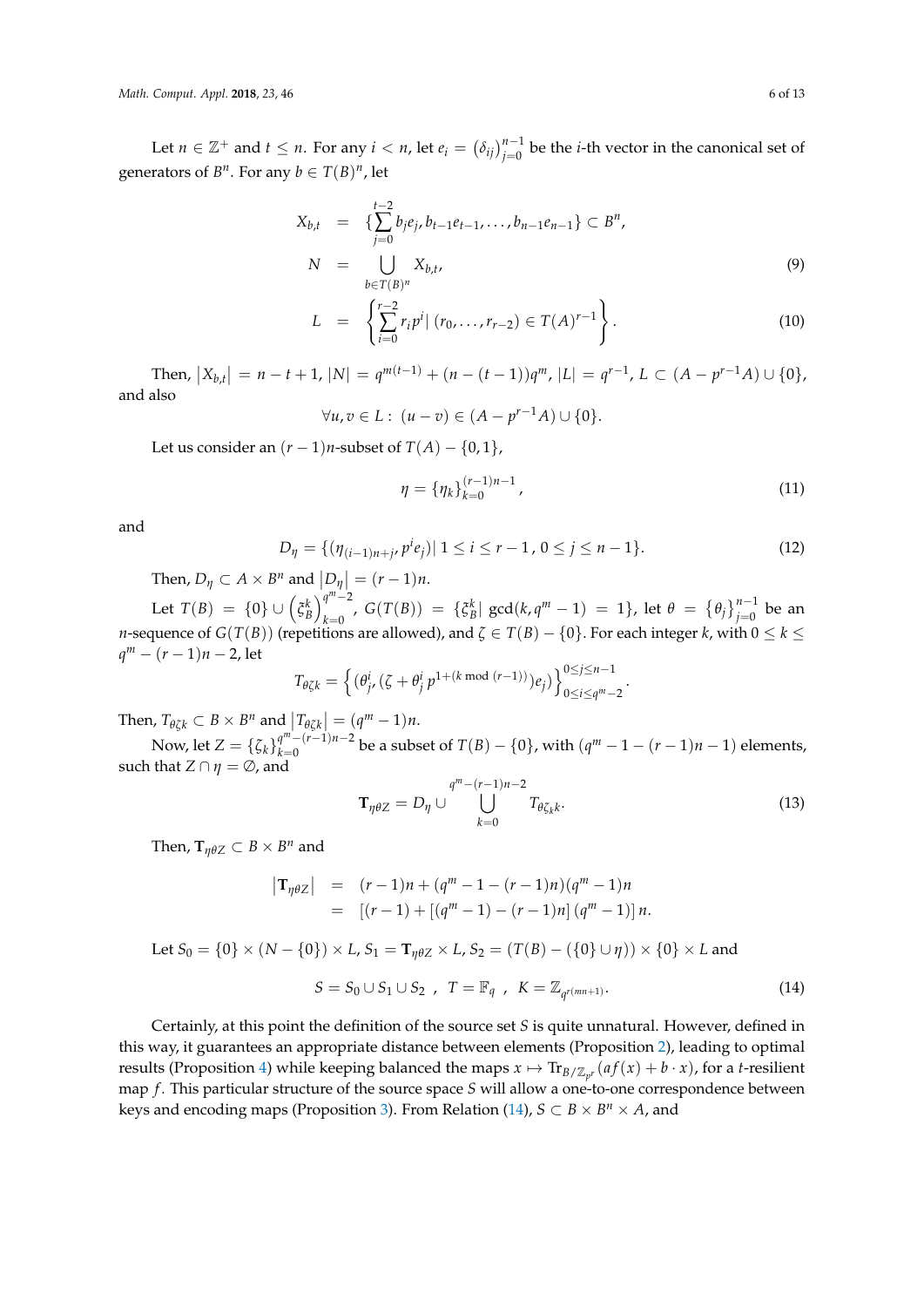<span id="page-6-4"></span>
$$
|S| = \left( \left( q^{m(t-1)} + (n - (t-1))q^m - 1 \right) + \right. \n\left( (r-1) + ((q^m - 1) - (r-1)n) (q^m - 1) \right) n + (q^m - ((r-1)n + 1)) \right) q^{r-1} \n= \left( c_0 + c_1 n - c_2 n^2 \right) q^{r-1} \n|T| = q \n|K| = q^{r(mn+1)},
$$
\n(15)

where  $c_0 = q^m(q^{m(t-2)} - t) + 2(q^m - 1)$ ,  $c_1 = q^m(q^m - 1) + 1$ ,  $c_2 = (q^m - 1)(r - 1)$ . The introduced construction imposes the supplementary condition  $(r-1)(n+1) < p^m - 1$ .

#### <span id="page-6-0"></span>*3.3. Main Characteristics of the New Code*

Let  $\Phi: A \to \mathbb{F}_q^{q^{r-1}}$  be the Gray map on  $A$  as defined in [\(5\)](#page-2-1). We observe that for any element *y* =  $\sum_{i=0}^{r-2} a_i p^i$  ∈ *L*, with  $(a_0, ..., a_{r-2})$  ∈ *T*(*A*)<sup>*r*−1</sup> (see [\(10\)](#page-5-1)), the evaluation of Φ at *y*, according to [\(5\)](#page-2-1), is

$$
\Phi(y) = \sum_{i=0}^{r-2} \rho(a_i)\phi_i.
$$

Also, since  $q - 1$  is even, for any  $\zeta$  generating  $T_A$ , either  $-\zeta \in T_A$  or  $-1 \in T_A$ . The following implication holds:  $\forall z \in A$   $\forall d \in \{1,\ldots,q-1\}$   $\left[z^d \in T_A \implies -z^d \in T_A\right]$  . Hence, if the *p*-adic form of an element in A is  $z = \sum_{k=0}^{s-1} z_k p^k$ , the p-adic form of  $-z$  is  $-z = \sum_{k=0}^{s-1} (-z_k) p^k$ . Let  $f : B^n \to B$  be a *t*-resilient map. For each  $s = (s_0, s_1, s_2) \in S$  and each  $w \in p^{r-1}A$ , consider the map  $v_{s,w}: B^n \to A$ ,  $x \mapsto v_{s,w}(x)$ , where

<span id="page-6-2"></span>
$$
v_{s,w}(x) = \text{Tr}_{B/A}(s_0 f(x) + s_1 \cdot x) + s_2 + w = \gamma_{s_0 s_1 f}(x) + s_2 + w \tag{16}
$$

(see relation [\(8\)](#page-4-1) above). Let

<span id="page-6-3"></span>
$$
u_{s,w} = (\Phi(v_{s,w}(x)))_{x \in B^n} \in \left(\mathbb{F}_q^{q^{r-1}}\right)^{q^{rmn}}, \quad u_s = (u_{s,w})_{w \in p^{r-1}A} \in \left(\mathbb{F}_q^{q^{r-1}}\right)^{q^{rmn+1}}.\tag{17}
$$

Since 
$$
|p^{r-1}A| = q
$$
, we have  $\left(\mathbb{F}_q^{q^{r-1}}\right)^{q^{rmn+1}} \simeq \mathbb{F}_q^{q^{r(mn+1)}}$ , thus we may assume  $u_s \in \mathbb{F}_q^{q^{r(mn+1)}}$ .

<span id="page-6-1"></span>**Proposition 2.** Let  $d_H$  be the Hamming distance on the vector space  $\mathbb{F}_q^{q^{r(nm+1)}}$  and let  $f : B^n \to B$  be a *t*-resilient map. For any two points  $s_0 = (s_{00}, s_{10}, s_{20})$ ,  $s_1 = (s_{01}, s_{11}, s_{21})$  ∈ *S*, with  $s_0 ≠ s_1$ , and any two *w*0, *w*<sup>1</sup> ∈ *p <sup>r</sup>*−1*A, the following relation holds:*

$$
d_H(u_{s_0,w_0},u_{s_1,w_1})=q^{rmn}(q^{r-1}-q^{r-2}).
$$

**Proof.** Let  $s_2 = s_0 - s_1$  and  $w_2 = w_0 - w_1$ . Then, the calculation of the Hamming distance of the points  $u_{s_0,w_0}$ ,  $u_{s_1,w_1}$  is displayed in [\(18\)](#page-7-1), there equality (i) holds because  $\Phi$  is an isometry, equality (ii) follows from the defining Relation [\(1\)](#page-2-2), and equality (iii) is due to Relation [\(16\)](#page-6-2).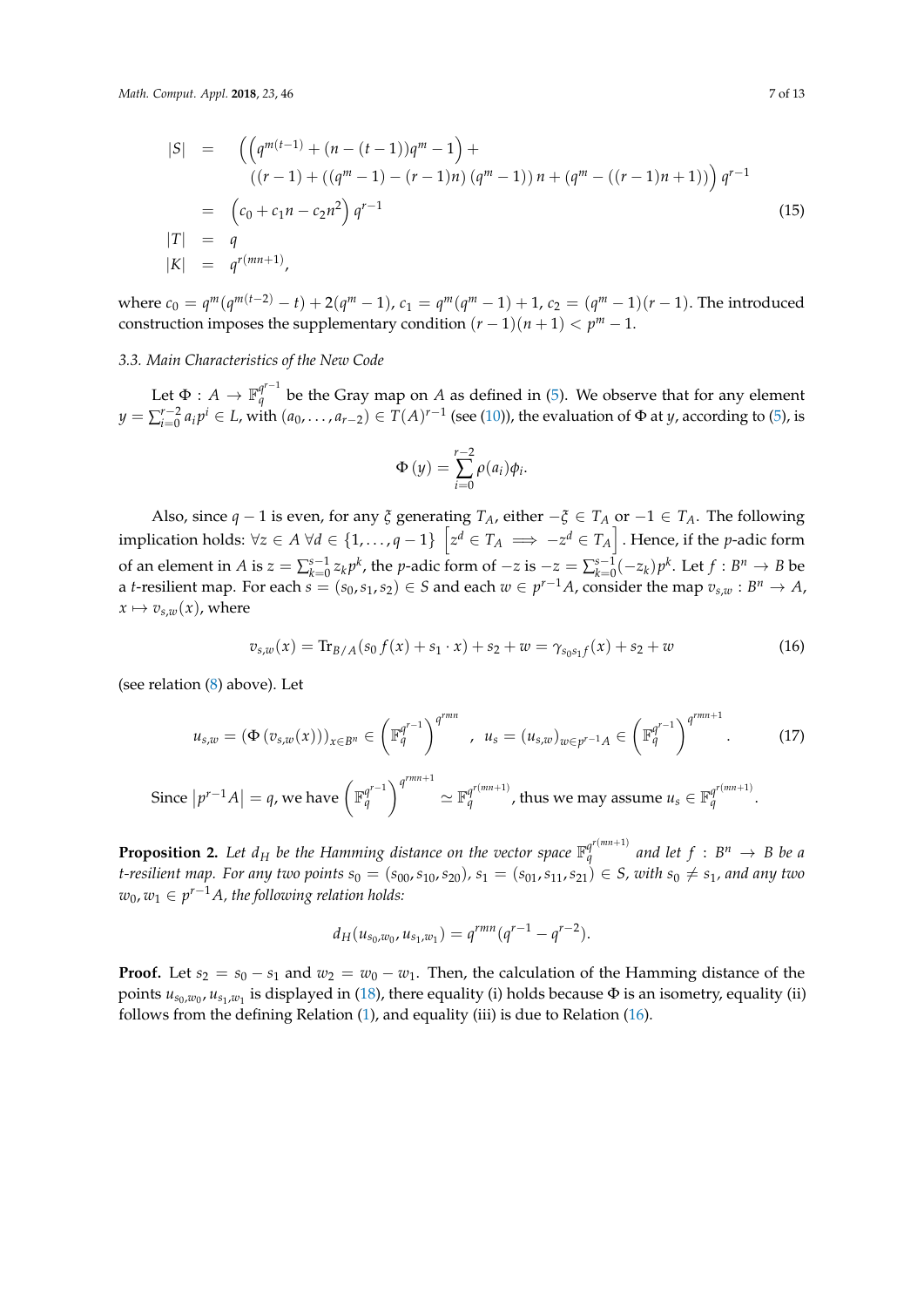<span id="page-7-1"></span>
$$
d_{H}(u_{s_{0},w_{0}},u_{s_{1},w_{1}}) = \sum_{x \in B^{n}} d_{H} (\Phi(v_{s_{0},w_{0}}(x)),\Phi(v_{s_{1},w_{1}}(x)))
$$
  
\n
$$
= \sum_{x \in B^{n}} d_{h}(v_{s_{0},w_{0}}(x),v_{s_{1},w_{1}}(x))
$$
  
\n
$$
= \sum_{x \in B^{n}} w_{h}(v_{s_{0},w_{0}}(x)-v_{s_{1},w_{1}}(x))
$$
  
\n
$$
= \sum_{x \in B^{n}} w_{h}(v_{s_{2},w_{2}}(x))
$$
  
\n
$$
\stackrel{(ii)}{=} \sum_{x \in B^{n}} ((q^{r-1}-q^{r-2}) - \frac{1}{q} \sum_{r_{0} \in A-pA} e^{\frac{2\pi}{p^{r}}i\operatorname{Tr}_{A/\mathbb{Z}_{p^{r}}}(r_{0}v_{s_{2},w_{2}}(x)))}
$$
  
\n
$$
= q^{rmn} (q^{r-1}-q^{r-2}) - \frac{1}{q} \sum_{x \in B^{n}} \sum_{r_{0} \in A-pA} e^{\frac{2\pi}{p^{r}}i\operatorname{Tr}_{A/\mathbb{Z}_{p^{r}}}(r_{0}v_{s_{2},w_{2}}(x))}
$$
  
\n
$$
\stackrel{(iii)}{=} q^{rmn} (q^{r-1}-q^{r-2})
$$
  
\n
$$
- \frac{1}{q} \sum_{r_{0} \in A-pA} e^{\frac{2\pi}{p^{r}}i\operatorname{Tr}_{A/\mathbb{Z}_{p^{r}}}(r_{0}w_{2})} e^{\frac{2\pi}{p^{r}}i\operatorname{Tr}_{A/\mathbb{Z}_{p^{r}}}(r_{0}s_{22})} \sum_{x \in B^{n}} e^{\frac{2\pi}{p^{r}}i\operatorname{Tr}_{B/\mathbb{Z}_{p^{r}}}(r_{0}s_{02}f(x)+r_{0}s_{12}x)
$$
  
\n(18)

If  $(s_{02}, s_{12}) \neq (0, 0)$ , since  $f$  is *t*-resilient and  $x \mapsto \text{Tr}_{B/\mathbb{Z}_{p^r}}(r s_{12}\cdot x))$  is a balanced map, from [\(18\)](#page-7-1) the claim follows:

$$
d_H(u_{s_0,w_0},u_{s_1,w_1})=q^{rmn}(q^{r-1}-q^{r-2}).
$$

If  $(s_{02}, s_{12}) = (0, 0)$ , also from [\(18\)](#page-7-1) we obtain

$$
d_H(u_{s_0,w_0},u_{s_1,w_1})=\sum_{x\in B^n}w_h(v_{s_2,w_2}(x))=\sum_{x\in B^n}w_h(s_{22}+w_2)=q^{rmn}(q^{r-1}-q^{r-2})
$$

 $\text{because } s_{22} + w_2 \in A - p^{r-1}A.$ 

For each  $k \in K = \mathbb{Z}_{q^{r(mn+1)}}$ , let  $e_k : S \to T$  be the map

<span id="page-7-2"></span>
$$
s \mapsto e_k(s) = \pi_k(u_s) : k\text{-th entry of element } u_s. \tag{19}
$$

The set of encoding rules in the proposed systematic authentication code is thus  $E = (e_k)_{k \in K}$ .

<span id="page-7-0"></span>**Proposition 3.** *The map*  $K \to E$ ,  $k \mapsto e_k$ , is one-to-one.

**Proof.** The proposition is clearly equivalent to the following statement:  $\forall k_0, k_1 \in K$ ,

$$
k_0 \neq k_1 \implies \exists s \in S : \pi_{k_0}(u_s) \neq \pi_{k_1}(u_s), \tag{20}
$$

where  $u_s$  is given by Relation [\(17\)](#page-6-3).

According to [\(17\)](#page-6-3), each element  $u_s$ ,  $s \in S$ , is the concatenation of *q* arrays  $u_{s,w}$ , each of length  $q^{rm}$ . The index range  $\{0,\ldots,q^{r(mn+1)}-1\}$  of the element  $u_s$  can be split as the concatenation of  $q^{rm+1}$ integer intervals

$$
K_{x,w} = \{\text{indexes of entries with the value } \Phi(v_{s,w}(x))\},\
$$

with  $(x, w) \in B^n \times p^{r-1}A$ , and each integer interval  $K_{x,w}$  has length  $q^{r-1}$ .

We recall at this point that  $|B^n \times p^{r-1}A| = q^{rmn}q = q^{rmn+1}$ . Let  $\alpha_b : B^n \to \{0, \ldots, q^{rmn} - 1\}$ ,  $\alpha_a : p^{r-1}A \to \{0,\ldots,q-1\}$  be the corresponding natural bijections. Then, up to these enumerations and relation [\(4\)](#page-2-3), we can identify  $K_{x,w} \approx \{k \in K | k_{x,w}q^{r-1} \leq k \leq k_{x,w}q^{r-1} + (q^{r-1}-1)\}$ , where

$$
\forall (x,w) \in B^n \times p^{r-1}A: \quad k_{x,w} = \alpha_b(x)q + \alpha_a(w). \tag{21}
$$

Let  $k_0, k_1 \in K \approx \{0, \ldots, q^{r(mn+1)}-1\}$  be two keys such that  $k_0 \neq k_1.$  Depending on the intervals  $K_{x,w}$  in which these keys fall, we can consider four mutually disjoint and exhaustive cases:

- *Case I:*  $\exists w \in p^{r-1}A$ ,  $\exists x \in B^n$ :  $k_0 \in K_{x,w}$  &  $k_1 \in K_{x,w}$ .
- *Case II:*  $\exists w \in p^{r-1}A$ ,  $\exists x, y \in B^n$ :  $x \neq y$  &  $k_0 \in K_{x,w}$  &  $k_1 \in K_{y,w}$ .
- *Case III:* ∃*w*<sub>0</sub>, *w*<sub>1</sub> ∈ *p*<sup>*r*-1</sup>*A*, ∃*x* ∈ *B*<sup>*n*</sup>: *w*<sub>0</sub> ≠ *w*<sub>1</sub> & *k*<sub>0</sub> ∈ *K*<sub>*x*,*w*<sub>0</sub></sub> & *k*<sub>1</sub> ∈ *K*<sub>*x*,*w*<sub>1</sub></sub>.
- Case IV:  $\exists w_0, w_1 \in p^{r-1}A$ ,  $\exists x, y \in B^n$ :  $w_0 \neq w_1$  &  $x \neq y$  &  $k_0 \in K_{x,w_0}$  &  $k_1 \in K_{y,w_1}$ .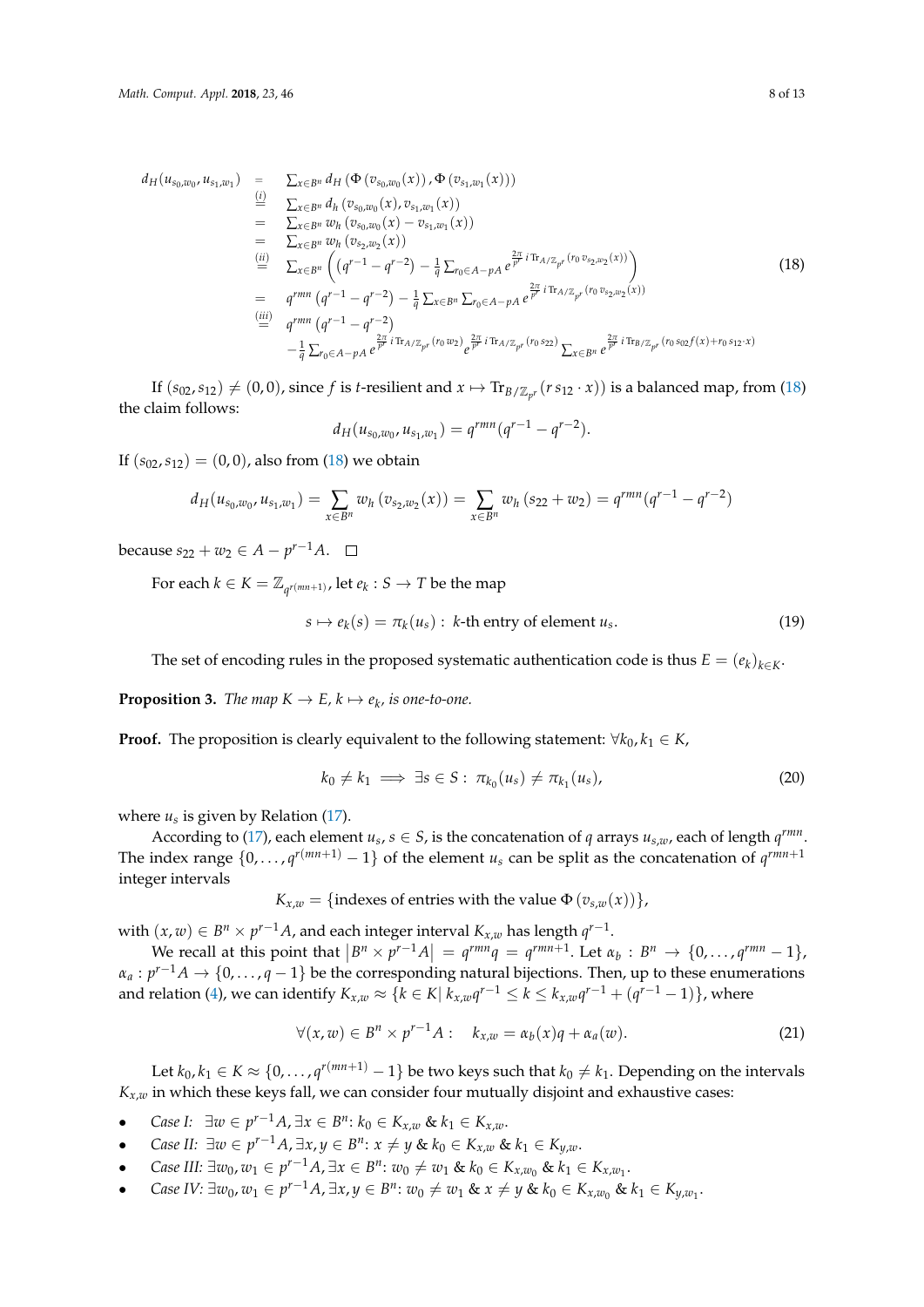The analysis of these cases, giving a full proof of the proposition, is rather extensive and certainly tedious. It is provided in full detail in [\[11\]](#page-12-8).  $\square$ 

<span id="page-8-0"></span>**Proposition 4.** *For the authentication code defined by the relations [\(14\)](#page-5-0) and [\(19\)](#page-7-2), the following relations hold:*

<span id="page-8-2"></span>
$$
p_I = \frac{1}{q} \quad , \quad p_S = \frac{1}{q}.\tag{22}
$$

**Proof.** Let  $s = (s_0, s_1, s_2) \in S$  and  $x \in B^n$  be fixed. Then, the map  $p^{r-1}A \to \mathbb{F}_q^{q^{r-1}}$ *q* ,

$$
w \mapsto \Phi\left(\text{Tr}_{B/A}(s_0f(x) + s_1 \cdot x) + s_2 + w\right)
$$

is one-to-one. For any *t*  $\in T = \mathbb{F}_q$ , we have

<span id="page-8-1"></span>
$$
|\{k \in K | \pi_k(u_s) = t\}| = q^{r(mn+1)-1}, \tag{23}
$$

where  $u_s$  is defined by relation [\(17\)](#page-6-3). Since  $|K| = q^{r(mn+1)}$ , then, from [\(6\)](#page-3-3),  $p_I = \frac{1}{q}$ .

Now, consider *s*<sup>0</sup> = (*s*<sup>00</sup>, *s*<sup>10</sup>, *s*<sup>20</sup>), *s*<sup>1</sup> = (*s*<sup>01</sup>, *s*<sub>11</sub>, *s*<sub>21</sub>) ∈ *S* such that *s*<sup>0</sup> ≠ *s*<sub>1</sub>. For each *t*<sub>0</sub>, *t*<sub>1</sub> ∈ *T*, and each  $k \in K$ , let  $w \in p^{r-1}A$  and  $x \in B^n$  be such that  $k \in K_{x,w}$ . Then, equivalent conditions for a pair of encoding sources are shown in the following:

$$
e_{k}(s_{0}) = t_{0} \quad \Longleftrightarrow \quad \begin{cases} \pi_{k}(u_{s_{0}}) = t_{0} & \& \\ \pi_{k}(u_{s_{1}}) = t_{1} & \\ \hline \end{cases}
$$
\n
$$
\iff \quad \begin{cases} \pi_{k}(u_{s_{1}}) = t_{0} & \& \\ \pi_{k} \circ \Phi(v_{s_{0},w}(x)) - \pi_{k} \circ \Phi(v_{s_{0},w}(x)) & = t_{0} - t_{0} \\ \hline \pi_{k} \circ \Phi(v_{s_{1},w}(x)) - \pi_{k} \circ \Phi(v_{s_{0},w}(x)) & = t_{1} - t_{0} \end{cases}
$$
\n
$$
\iff \quad \begin{cases} \pi_{k} \circ \Phi(v_{s_{1},w}(x)) - \pi_{k} \circ \Phi(v_{s_{0},w}(x)) & = t_{1} - t_{0} \\ \pi_{k} \circ \Phi(v_{s_{1},w}(x)) - \pi_{k} \circ \Phi(v_{s_{0},w}(x)) & = t_{1} - t_{0} \end{cases}
$$
\n
$$
\iff \quad \begin{cases} \pi_{k} \circ \Phi(\text{Tr}_{B/A}(s_{00}f(x) + s_{10} \cdot x) + s_{20} + w) & = t_{0} \\ \pi_{k} \circ \Phi(\text{Tr}_{B/A}(s_{01}f(x) + s_{11} \cdot x) + s_{21}) \\ - \pi_{k}(\text{Tr}_{B/A}(s_{00}f(x) + s_{10} \cdot x) + s_{20}) & = t_{1} - t_{0} \end{cases}
$$

From there, it can be seen that

$$
|\{k \in K | (e_k(s_0) = t_0) \& (e_k(s_1) = t_1)\}| = q^{r(mn+1)-1} - d_H(u_{s_0,w}, u_{s_1,w}).
$$

Now, from [\(7\)](#page-3-3) and [\(23\)](#page-8-1):

$$
p_S = \frac{q^{r(mn+1)-1} - d_H(u_{s_0,w},u_{s_1,w})}{q^{r(mn+1)-1}} \le \frac{q^{r(mn+1)-1} - q^{rmn}(q^{r-1} - q^{r-2})}{q^{r(mn+1)-1}} = \frac{q^{rmn+r-2}}{q^{rmn+r-1}} = \frac{1}{q}.
$$

 $\Box$ 

Observe at this point that instead of *N* in [\(14\)](#page-5-0), it is possible to take the set  $N' = \{b \in B^n | w_h(b) \leq \frac{t}{2}\}$ in order to produce a new systematic authenticatication code with the same impersonation and substitution probabilities as in [\(22\)](#page-8-2).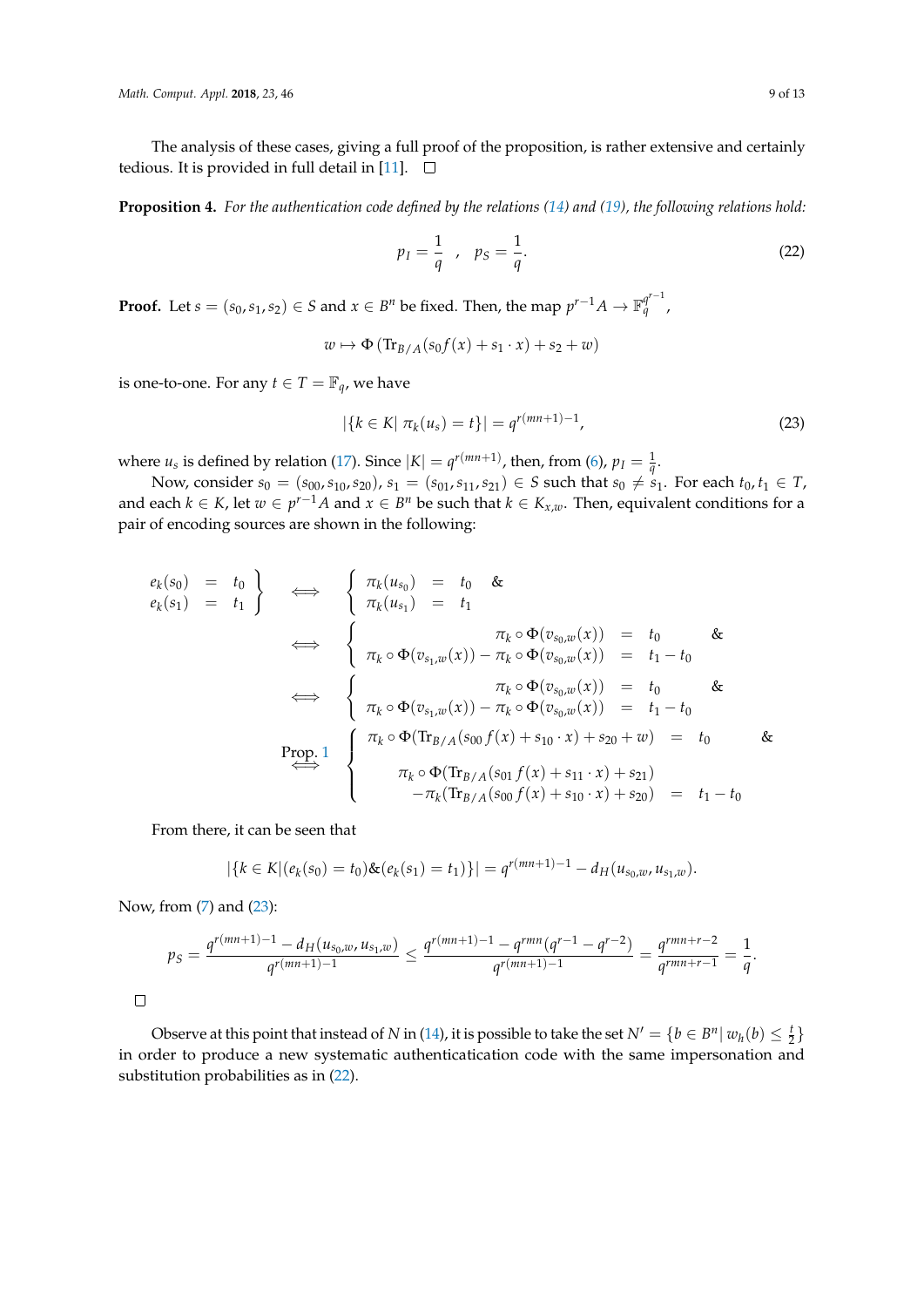#### <span id="page-9-0"></span>*3.4. A Second Systematic Authentication Code*

Let *p* be a prime number,  $r$ ,  $\ell$ ,  $n \in \mathbb{Z}^+$  and  $q = p^{\ell}$ . Let  $A = \text{GR}(p^r, \ell)$  and  $B = \text{GR}(p^r, \ell n)$  be the corresponding Galois rings of degrees  $\ell$  and  $\ell n$ . Let

$$
L = \{r_0 + r_1p + \cdots + r_{r-2}p^{r-2} \mid r_0, \ldots, r_{r-2} \in T(A)\} \subset A\backslash p^{r-1}A \cup \{0\}.
$$

Observe that since  $\langle p^{r-1} \rangle = \{ ap^{r-1} \mid a \in T(A) \}$ , if  $a, b \in L$  then  $a - b \in A \setminus p^{r-1}A$ .

Let *f* be a bent function on *B* such that *uf* is a bent function for any unit  $u \in S$  and let  $\Phi$  be the Gray map on *A*. The proposed systematic authentication code,  $A = (S, T, K, E)$ , is the following:

$$
S := (T(B) \times B - \{(0,0)\}) \times L,
$$
  
\n
$$
T := \mathbb{F}_q,
$$
  
\n
$$
K := \mathbb{Z}_{q^{r(n+1)}},
$$
  
\n
$$
E := \{E_k(s) = pr_k(u_s), k \in K, s \in B\},
$$

where for  $s = (a, b, c) \in S$ ,  $\beta \in p^{r-1}A = {\beta_1, \beta_2, ..., \beta_q}$ ,  $v_{s,\beta}(x) = \beta + \text{Tr}_{B/A}(af(x) + bx) + c$ ,  $u_{s,\beta}=\big(\Phi(v_{s,\beta}(x))\big)_{x\in B'}$   $u_s=\big(u_{s,\beta}\big)_{\beta\in p^{r-1}A'}$  and  $pr_k$  is the  $k$ -th projection map from  $\mathbb{F}_q^{q^{r(n+1)}}$  onto  $\mathbb{F}_q$ , mapping *u<sup>s</sup>* to its *k*-th coordinate.

Let *L* be as above and let  $V = \{c \in B | \operatorname{Tr}_{(B/A)}(c) \in L\}$ . With the notation as above, a second systematic authentication code,  $\mathcal{A}' = (S', T', K', E')$  is also proposed:

$$
S' := \{ (a, b, c) \in T(S) \times S \times V \mid (a, b) \neq (0, 0) \},
$$
  
\n
$$
T' := \mathbb{F}_q,
$$
  
\n
$$
K' := \mathbb{Z}_{q^{r(n+1)}},
$$
  
\n
$$
E' := \{ E_k(s) = pr_k(u_s), \ k \in K', s \in S' \}.
$$

Note that the code  $A'$  is a slight modification of the code  $A$ : in the definition of the source space *S* for A, the set *L* is taken while in the definition of the source space  $S'$  for  $A'$  the set *V* is used.

The impersonation and substitution probabilities  $p_I$  and  $p_S$  can be upper-bounded.

**Lemma 2.** Let  $d_H$  be the Hamming distance on  $\mathbb{F}_q^{q^{n(t+1)}}$  $q^{q}$  . With the notation as above, for any  $s_1 =$  $(a_1, b_1, c_1), s_2 = (a_2, b_2, c_2) \in S$ ,  $s_1 \neq s_2$ , and any elements  $\beta_1, \beta_2 \in p^{r-1}R$ , we have

$$
(q^{r-1}-q^{r-2})(q^{rn}-q^{rn/2}) \leq d_H(u_{s_1,\beta_1},u_{s_2,\beta_2}) \leq (q^{r-1}-q^{r-2})(q^{rn}+q^{rn/2}).
$$

**Theorem 1.** With the notation as above, the function  $H: K \longrightarrow E$  given by  $H(k) = E_k$  is bijective.

**Theorem 2.** *Let* A *be the systematic authentication code as defined above. Then,*

$$
p_I = \frac{1}{q}
$$
 and  $p_S \leq \frac{1}{q} + \frac{q-1}{q^{\frac{m+2}{2}}}.$ 

#### <span id="page-9-1"></span>**4. Parameter Comparison with Other Codes**

We summarize quite succinctly in Table [2](#page-10-0) a parameter comparison of our codes with other codes based on the Gray map. There, as in Relation [\(15\)](#page-6-4),

$$
c_0 = q^m(q^{m(t-2)} - t) + 2(q^m - 1), \quad c_1 = q^m(q^m - 1) + 1, \quad c_2 = (q^m - 1)(r - 1).
$$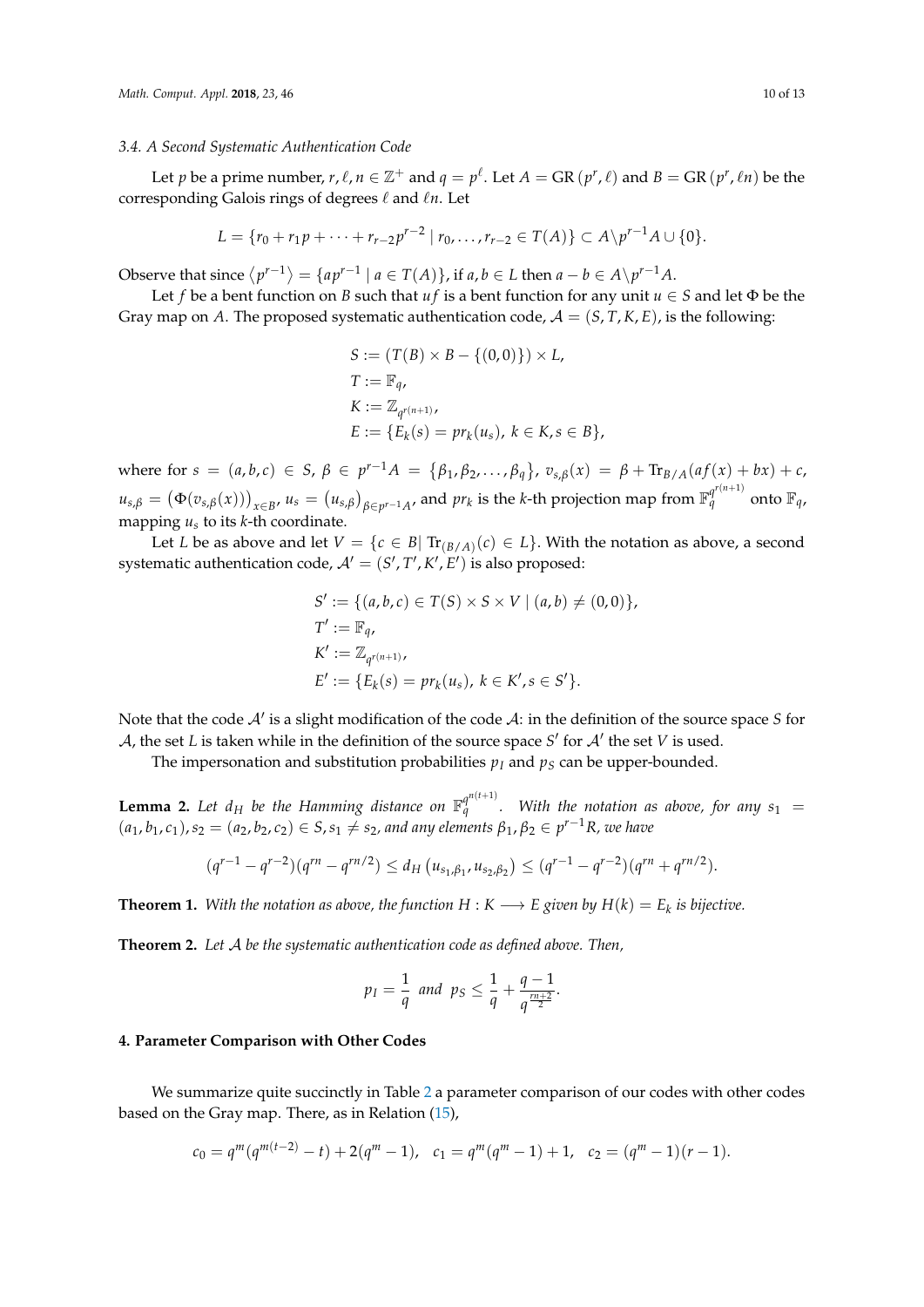<span id="page-10-0"></span>*D* is an integer in the interval  $[1, q^{\frac{n}{2}}]$ , and, as stated in [\[9\]](#page-12-6) Prop. 3.5, *N* is a positive integer such that  $q^n - N > q^{\frac{n}{2}}((p+1)(N+1) - 2).$ 

| Code | <b>Sizes</b>                                                                     |                  |                  |                                                          |                                                                                |
|------|----------------------------------------------------------------------------------|------------------|------------------|----------------------------------------------------------|--------------------------------------------------------------------------------|
|      | S                                                                                | K                | $\boldsymbol{T}$ | Bound for $p_I$                                          | Bound for $p_S$                                                                |
| (1)  | $c_0 + c_1 n - c_2 n^2 q^{r-1}$                                                  | $q^{r(mn+1)}$    | $\boldsymbol{q}$ | $q^{-1}$                                                 | $q^{-1}$                                                                       |
| (2)  | $q^{2n}$                                                                         | $q^{r(n+1)}$     | $q^r$            | $q^{-r}$                                                 | $q^{-1} + (q-1)q^{-(n+1)}$                                                     |
| (3)  | $q^{3n+1}$                                                                       | $q^{2(n+1)}$     | $\boldsymbol{q}$ | $q^{-1}$                                                 | $q^{-1} + (q-1)q^{-(n+1)}$                                                     |
| (4)  | $a^{n(D-\left[\frac{D}{p^2}\right])}$                                            | $a^{n+2}$        | $\boldsymbol{q}$ | $q^{-1}$                                                 | $q^{-1} + \frac{q-1}{q} \frac{D-1}{q^{\frac{n}{2}}}$                           |
| (5)  | $q^{2n(N+1)}$                                                                    | $q^2(q^n - N)$ q |                  | $q^{-1}$                                                 | $q^{-1}+$<br>$\frac{q-1}{q}\frac{q^{\frac{n}{2}}}{q^n-N}.$<br>$((p+1)(N+1)-2)$ |
| (6)  | $\binom{n\left(D-\left\lfloor \frac{D}{p^2}\right\rfloor\right)}{p-1}$           | $p^{n+1}$        | $\mathcal{p}$    | $p^{-1}+$<br>$\frac{p-1}{p} \frac{D-1}{p^{\frac{n}{2}}}$ | $p^{-1}+$<br>$\frac{p^2+p-2}{p} \frac{D-1}{p^{\frac{n}{2}}-(p-1)(D-1)}$        |
| (7)  | $\binom{n\left(D-\left\lfloor \frac{D}{p^{\ell}}\right\rfloor\right)}{p^{\ell}}$ | $a^{n+\ell}$     | $\boldsymbol{q}$ | $q^{-1}$                                                 | $q^{-1} + \frac{q-1}{q} \frac{D-1}{q^{\frac{n}{2}}}$                           |

**Table 2.** Parameter comparison of the introduced code with other previously published codes.

The codes are the following: (1) Our code. (2) [\[17\]](#page-12-14) Prop. 11 (3) [\[18\]](#page-12-15) Thm. 4.3. (4) [\[9\]](#page-12-6) Prop. 3.2. (5) [\[9\]](#page-12-6) Prop. 3.5 (6). [\[9\]](#page-12-6) Prop. 4.5. (7) [\[9\]](#page-12-6) Thm. 5.1.

Our first code provides optimal values for  $p_l$  and  $p_s$  for all parameters  $q_l$ ,  $m_l$ ,  $n_l$ ,  $r$  in which the code exists. For the codes in [\[9\]](#page-12-6) the optimal values are obtained only if  $D = 1$ . However, in our code, the cardinality of the key space is greater than the product of the cardinalities of the source and tag spaces.

In [\[10\]](#page-12-7), it is stated that a map  $f : A^n \to A$  valued on a Galois ring  $A = \text{GR}(p^r, \ell)$  is a *bent function* if

$$
\left|\sum_{x\in A^n} e^{\frac{2\pi}{p^r} i \text{Tr}_{A/\mathbb{Z}_{p^r}}(f(x)-\langle u,x\rangle)}\right| = |A|^{\frac{n}{2}},
$$

and it was shown that, for the special case of  $r = 2$ , whenever  $k$  and  $q - 1 = p^{\ell} - 1$  are relatively prime, then for any  $\alpha \in A$  and any unit  $u \in A - pA$  in *A*, the map  $A \to A$ ,  $x \mapsto u\left(x^{kp+1} + \alpha x^p\right)$ , is a bent function  $(n = 1)$ .

Namely, for the special case of  $r = 2$ , a class of bent maps, closed by the multiplication of units in the Galois ring, can be used to build a systematic authentication code (SAC).

Later, the Gray map and the above-mentioned class of bent maps were used to build a new SAC, improving the impersonation and substitution probabilities. In fact, these constructions can be extended to any characteristic  $p^r$ , with  $r > 1$ , under the assumption that there exists a similar class of bent maps, closed by the multiplication of units in the Galois ring. In this case, the obtained SAC A would have the parameters displayed in Table [3.](#page-11-3)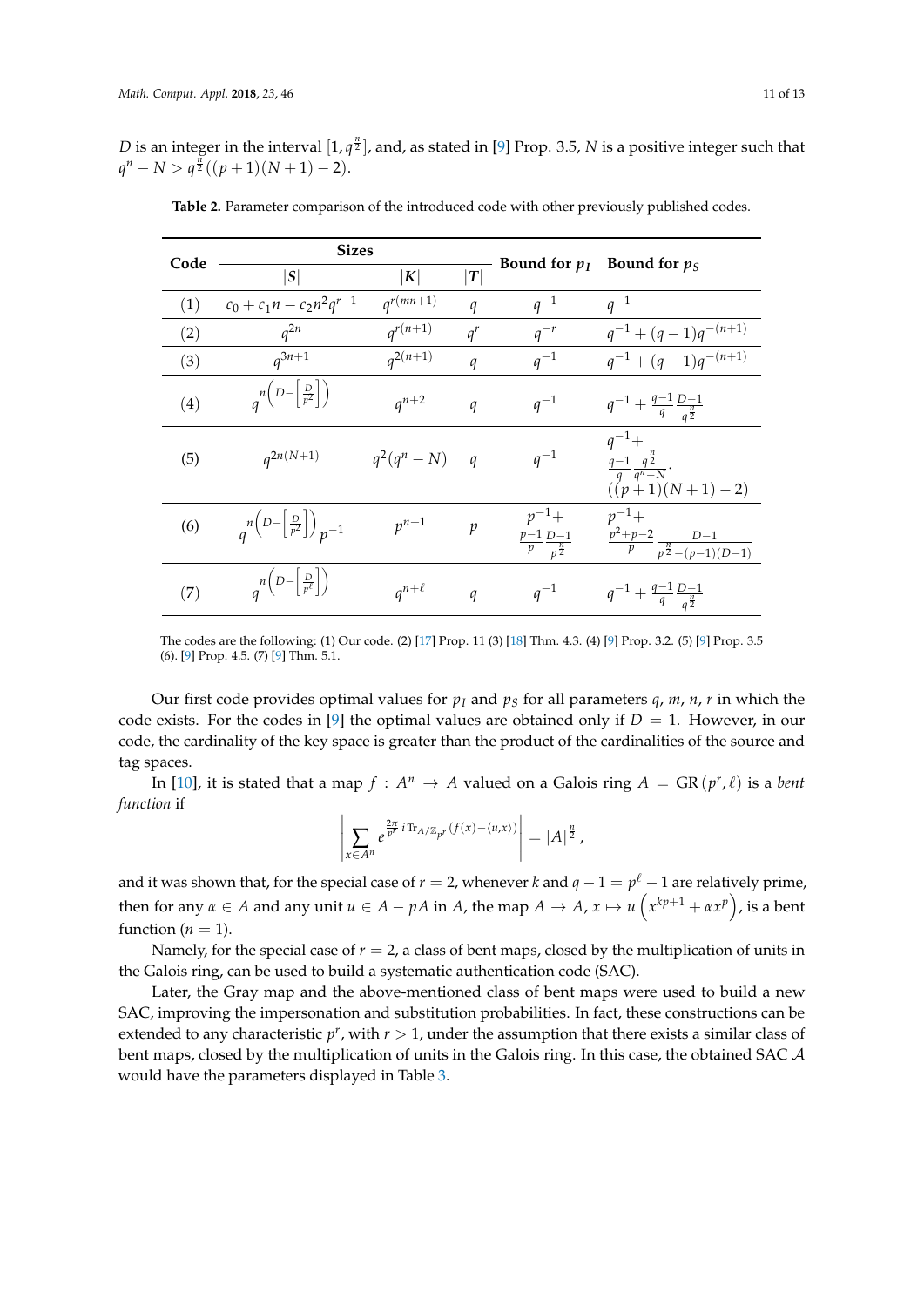<span id="page-11-3"></span>

| Code           | <b>Sizes</b>                             |   |  |          |                                     |
|----------------|------------------------------------------|---|--|----------|-------------------------------------|
|                | S                                        | K |  |          | Bound for $p_I$ Bound for $p_S$     |
|                | $(q^{n(t+1)}-1)q^{(t-1)}$ $q^{t(n+1)}$ q |   |  | $q^{-1}$ | $q^{-1} + (q-1)q^{-\frac{tn+2}{2}}$ |
| $\mathcal{A}'$ | $(q^{n(t+1)}-1)q^{(nt-1)}$ $q^{t(n+1)}$  |   |  | $q^{-1}$ | $q^{-1} + (q-1)q^{-\frac{tn+2}{2}}$ |

**Table 3.** Parameters of the obtained systematic authentication code (SAC) A.

In comparison with the values displayed at Table [2,](#page-10-0) we have that this last hypothetical construction would have more convenient parameters for the spaces: the source space is greater than the key space, and the tag space is rather small. Even more, it has a greater difference on the cardinality of the cardinality of the key space and the product of the cardinalities of the source and tag spaces. This is an advantage even when comparing with other SACs with no optimal impersonation and substitution probabilities. For instance, this last hypothetical construction would improve the probabilities and the space sizes of the codes in  $[4,8]$  $[4,8]$ , although the code in  $[8]$  does not attain the optimal values for these probabilities.

Similar constructions were performed through resilient maps and functions generalizing bent maps, for any characteristic  $p^r$ , with  $r > 1$ .

### <span id="page-11-2"></span>**5. Conclusions**

An authentication code using the trace, the Gray maps, and the resilient functions on Galois rings were constructed. In this regard, the current construction is similar to the constructions in [\[9\]](#page-12-6). In order to diminish the substitution and impersonation probabilities, here we used resilient maps on Galois rings of general characteristic *p r* , with *p* a prime number and *r* an integer greater or equal to 2, in contrast to the former approach based either on non-degenerate and rational maps on Galois rings of general characteristic [\[9\]](#page-12-6), or on bent maps on Galois rings of characteristic *p* 2 . The current construction provides optimal substitution and impersonation probabilities, at the expense of growth of cardinalities and an elaborated space structure. In contrast with [\[9\]](#page-12-6), the key space in our code is of greater cardinality than the source space. Our code attains optimal probability values, but it has a key space greater than the corresponding source space.

A second authentication code was built, and this code has convenient space sizes with a significant difference between the key space and the source space, and a small cardinality in the tag space. The probabilities are rather small, but the substitution probability is not optimal. However, this second construction is conditioned to the existence of a class of bent functions closed under the multiplication by units in the corresponding Galois ring. We look towards the proof of the existence of this necessary class of bent functions.

**Author Contributions:** The three authors contributed equally to conceptualization and formal analysis of this paper.

**Funding:** This research received no external funding.

**Conflicts of Interest:** The authors declare no conflict of interest.

#### **References**

- <span id="page-11-0"></span>1. Chor, B.; Goldreich, O.; Håstad, J.; Friedman, J.; Rudich, S.; Smolensky, R. The Bit Extraction Problem of *t*-Resilient Functions (Preliminary Version). In Proceedings of the 26th Annual Symposium on Foundations of Computer Science (FOCS), Portland, OR, USA, 21–23 October 1985; pp. 396–407.
- <span id="page-11-1"></span>2. Bennett, C.H.; Brassard, G.; Robert, J.M. Privacy Amplification by Public Discussion. *SIAM J. Comput.* **1988**, *17*, 210–229.